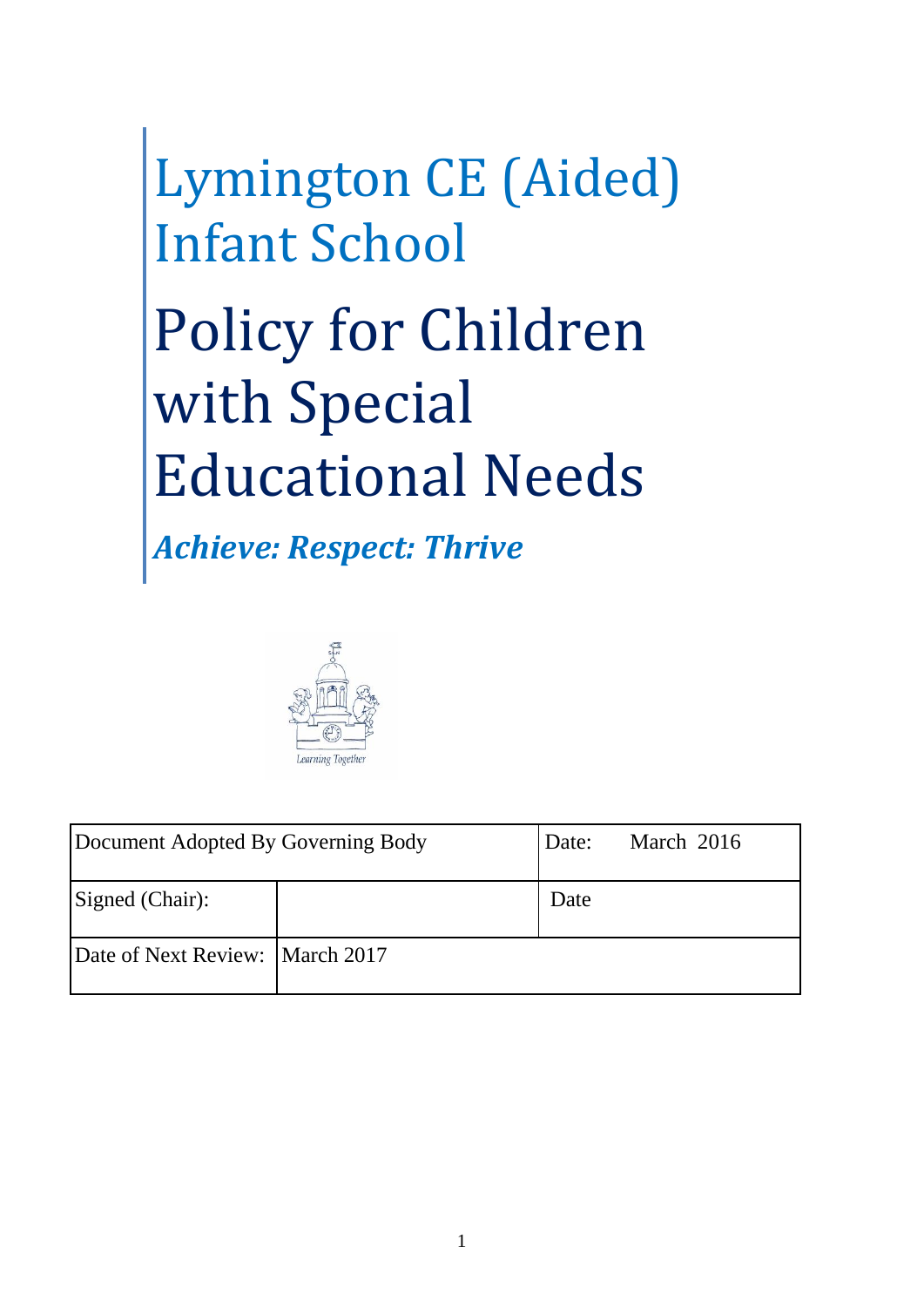

# **Lymington CE (Aided) Infant School Special Educational Needs Policy**

## Our School Philosophy

At Lymington Infant School we aim to provide a happy, stable environment which will foster a positive attitude to lifelong learning where children can develop their skills and talents. We have high expectations for achievement and aim to provide an education which enables each child to achieve their full potential.

All teachers aim to include every child in classroom life and allow every child to access the curriculum, at their level, by providing appropriate support and planning appropriate activities to meet their individual needs. Children with Special Needs have equal access to all extra curricular activities, with special arrangements being made if necessary.

"The school is committed to safeguarding and providing the welfare of children, and expects all staff to share this commitment."

## Partnership with Parents.

The school believes that a good relationship with the parents/guardians of all pupils is vital for successful education. Home-school communication is encouraged through the reading diary and through our 'open door' ethos. Formal parents evenings are also scheduled three times per year and children's personal targets are reviewed with parents.

Parents are consulted and informed about their child's progress at school. Parents are invited to Annual Review meetings and their views are sought. Children's views are also encouraged and carefully considered.

All concerns and complaints from parents are treated seriously. The Senior Management Team, SENCo and/or the class teacher will discuss concerns and complaints with parents and reasonable procedures will be implemented to resolve any difficulties. Governors may also become involved.

The Parent Partnership service can provide advice and support for parents of children with Special Needs.

## Our Aims and Objectives:

The whole school community has a responsibility to provide a friendly and supportive atmosphere for all children, including those with Special Educational Needs. The ethos of the school strongly supports the principles of 'inclusive education' whereby children with Special Educational Needs are given access to an appropriate education that affords them the opportunity to achieve their personal potential.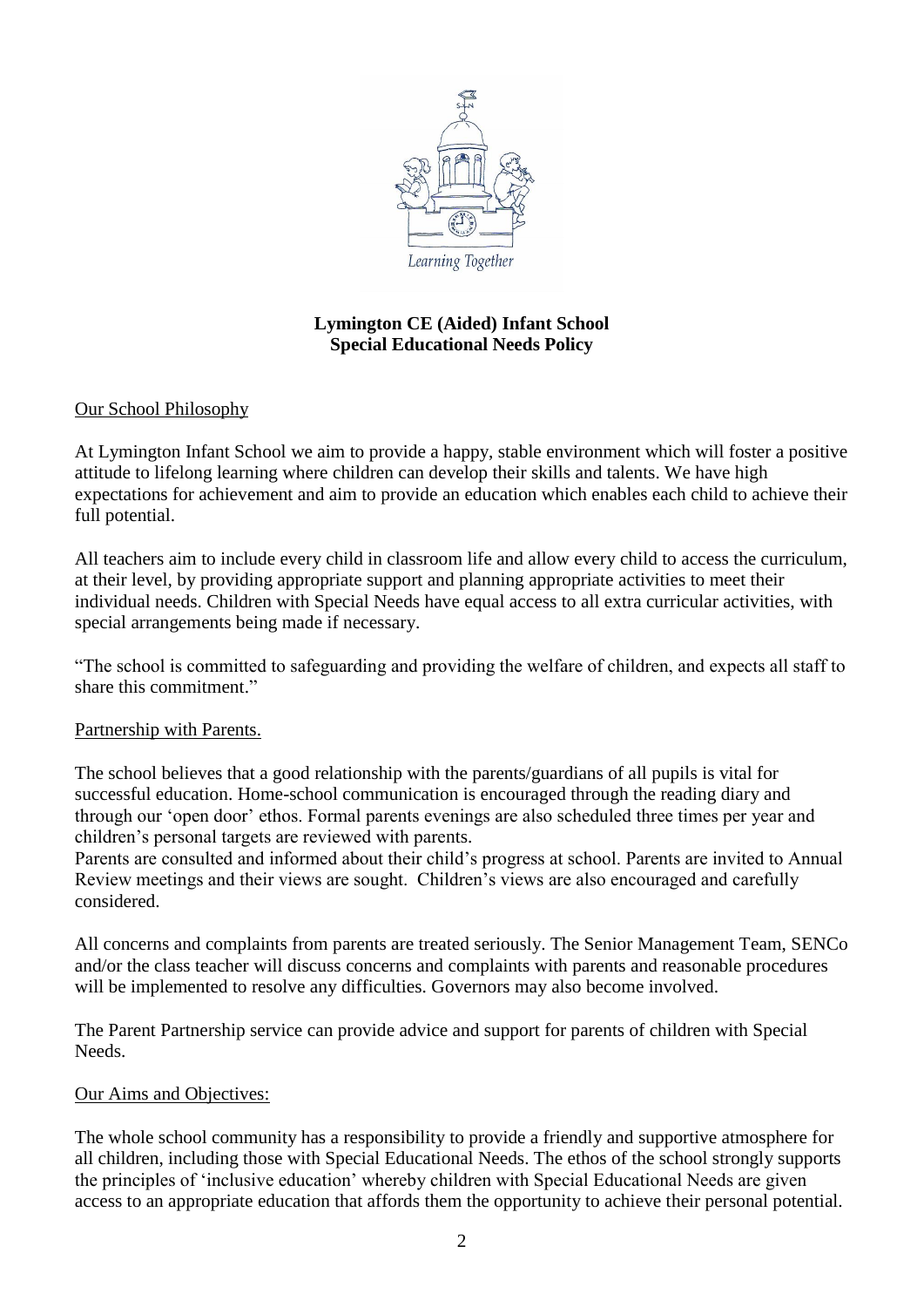At Lymington Infant school we aim to

- Promote equal opportunities.
- Identify children with special needs as early as possible through liaison with our feeder preschools prior to induction into Reception.
- Monitor and provide appropriate support for other pupils that class teachers/the assessment co-ordinator raise concern about during the year, placing them on the Special Needs register if Wave 3 provision is needed.
- Prepare, use and review IEPs, setting targets that are appropriate to the child's needs and achievable within the short term.
- Involve parents in setting and reviewing their child's IEP targets.
- Keep parents informed of any developments in their child's needs/provision through their child's IEP and informal/formal parent-teacher consultations.
- Provide effective support and provision for all pupils identified on the Special Needs register to enable each child to make good progress and achieve his/her educational potential.
- Monitor and review the support/provision given to individual pupils with Special Needs to assess the impact, the child's progress and make adaptations where needed.
- Seek support from external agencies when necessary.
- Provide training, support and advice to all staff working with children with special educational needs, including the class teachers, learning support assistants and the Special Needs Co-ordinator.
- Adhere to the Disability Discrimination Act and the Equality Act 2010.
- Work within the guidance provided in the SEND Code of Practice 2014.

## Definition of Special Needs.

We define a child with Special Needs to be a child who has a greater degree of difficulty than other children of the same age in a particular area. This difficulty would mean that the child would need provision *significantly different from or additional to* that provided for the majority of the class.

At Lymington Infant School all children with Special Needs are identified on the school's Special Needs Register which is updated termly. Each child on the Special Needs Register has an Individual Learning Plan (IEP) which has achievable targets for the child to work towards. These targets are shared and discussed with each child and their parents/carers.

Special needs are wide ranging, but may be categorised into one of the following 4 broad areas of need (6.28):

- 1) Communication and Interaction (CI), including speech and language difficulties, and children with Autistic Spectrum Disorder
- 2) Cognition and Learning (CL)
- 3) Social, Emotional and Mental Health difficulties (SEMH)
- 4) Sensory and/or Physical (SP), including visual, hearing or multi-sensory impairment

## Identifying Special Educational Needs (ref: 6.14 – 6.27 SEN CoP 2014)

The school aims to identify children who may need additional help at the earliest possible instance so that we can support their needs before they escalate or cause distress. Class teacher's will assess and record each child's progress and skills in key curriculum areas on an on-going basis throughout the school.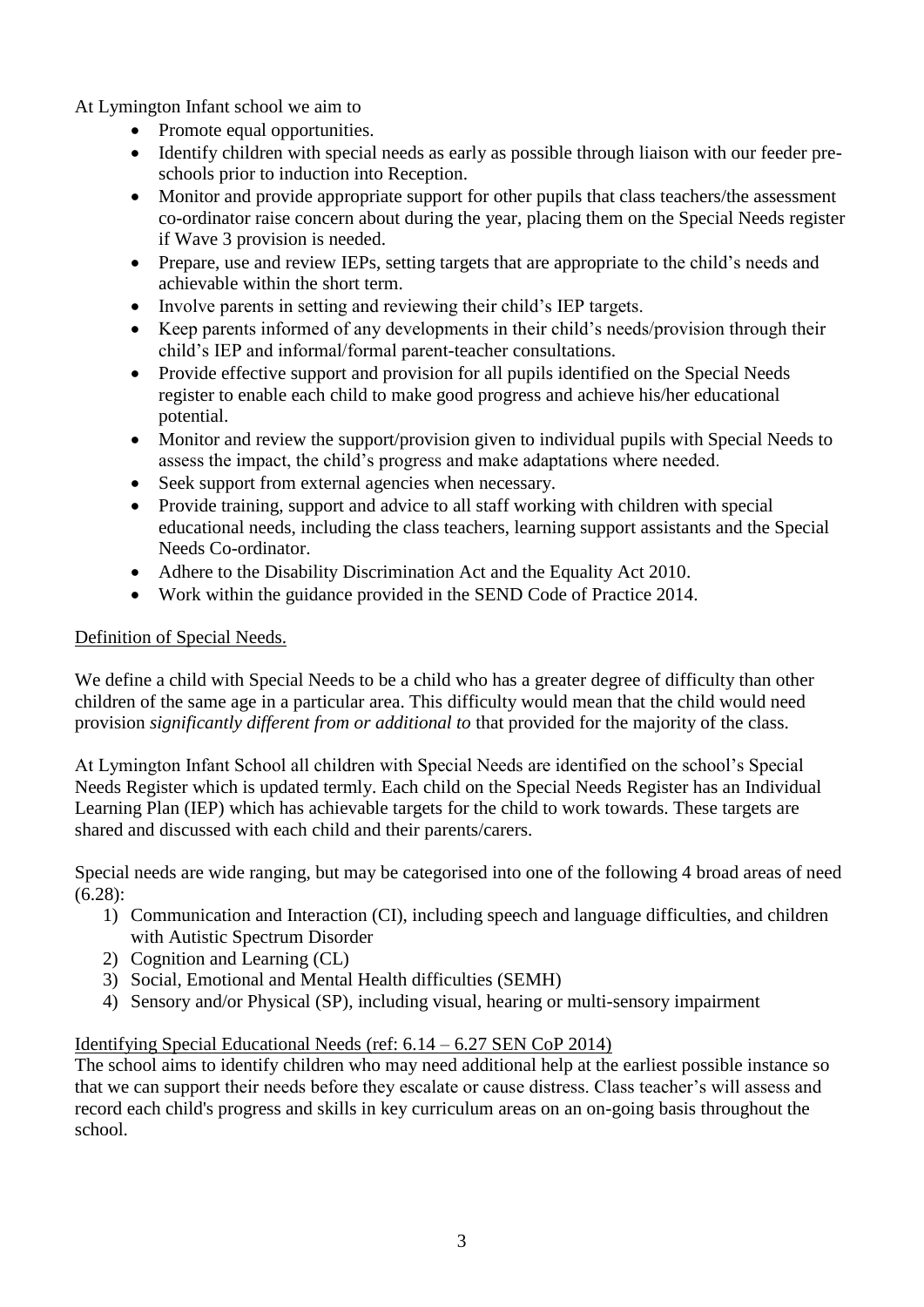We know pupils need additional help when:

- concerns are raised by parents/carers, teachers or the child
- liaison with a previous pre-school/school raises a concern
- less than expected progress is made in relation to a child's age and individual circumstances.
- there is a change in the pupil's behaviour or progress

Additional information is also used to identify if a child needs specific support. This includes using information from teachers' records, talking to the child, talking to parents/carers, as well as discussion with the Special Educational Needs Coordinator (SENCo). Information from other professionals involved (e.g. speech therapists) and information about other areas of development, e.g. emotional needs, dexterity, social skills, also helps us to identify children who may need extra help in these areas. We also use a range of diagnostic and standardised tests to identify areas of need or indicate a child is performing significantly below age related expectations.

These include:

- Particularly low scores using Dyslexia Early Screening Test (DEST) at the end of the Reception Year
- Word Recognition and Phonics Test (WRAPs) test to assess a child's reading age against their actual age
- Spelling test (Vernon) to assess a child's spelling age against actual age
- Reading diagnostic assessment (Alpha Assess) and Salford Standardised Reading Test
- Maths Screening Program (Sandwell test)
- Completion of a Boxall Profile for children with behavioural or emotional difficulties
- Health diagnosis through a paediatrician
- Liaison with external agencies e.g. speech and language therapists and health care professionals

When assessing the need for SEN provision, the school will consider the impact of non-special *educational* needs which may impact on progress and attainment. These include disability, attendance, speaking English as an additional language and pupils in receipt of grants such as Pupil Premium, Services or as a Looked After Child.

A Graduated Approach to SEN Support

Identification and assessment of children with Special Needs.

Some children may have already been identified as having special needs before entering school. Information is passed directly to the school from the child's previous setting and the child would be placed on the school's SEN register.

The Reception teachers monitor the development of all children using the Early Years Foundation Stage Profile, and use this to identify any potential difficulties/needs for children entering KS1. By the end of the Reception year identified children are screened using DEST. This program of activities screens for dyslexic tendencies and some other learning difficulties. Children highlighted as having dyslexic tendencies will begin the SIDNEY programme in Year 1. Language Link is also used to determine particular receptive language difficulties.

In the Reception classes, teachers also identify children who have gross and fine motor difficulties as potential candidates for the Jump Ahead programme and these children are assessed on Jump Ahead activities.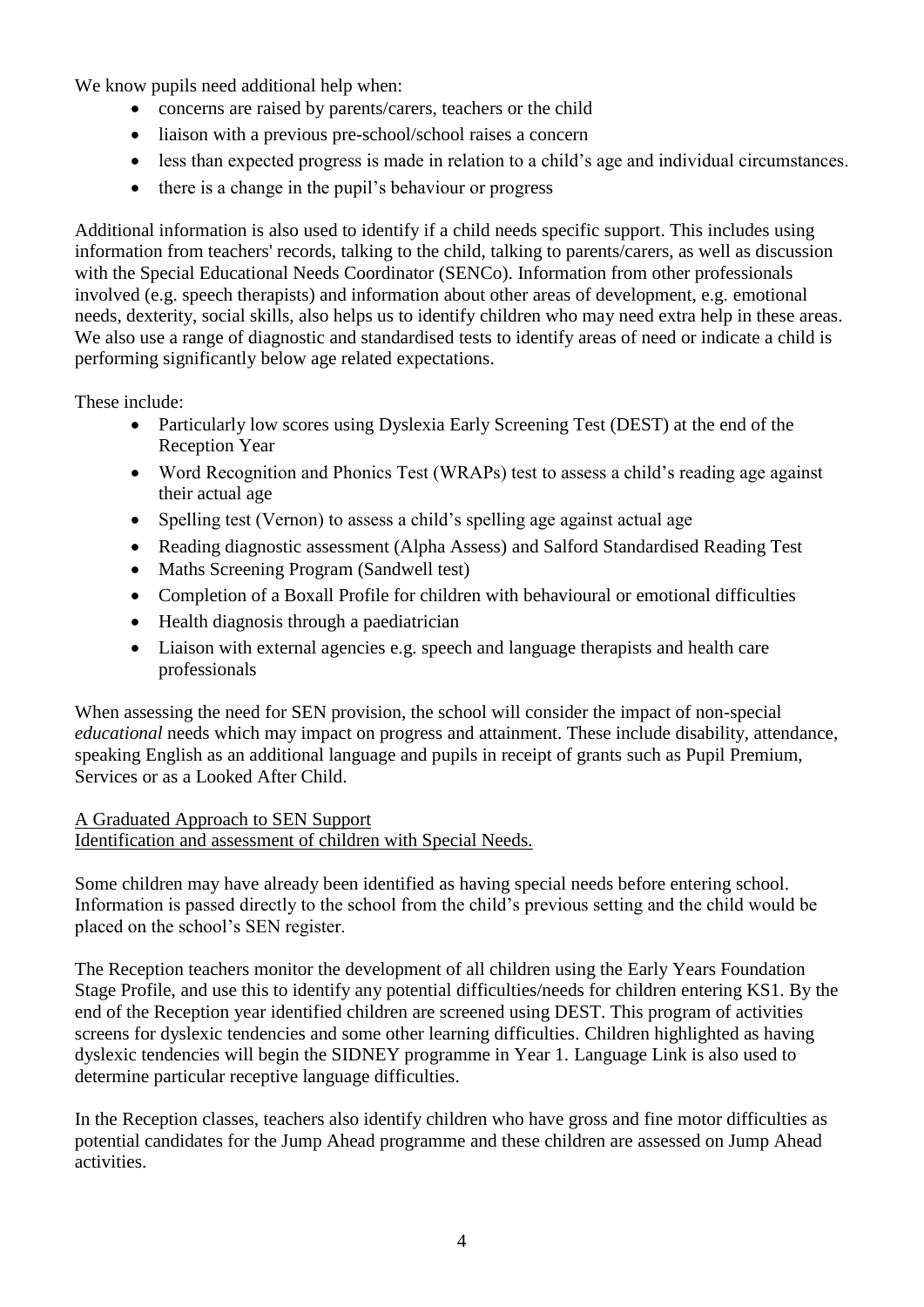In Key Stage 1, teachers track progress against National Curriculum levels. Year 1 teachers use the WRAPs (word recognition) reading test to track the progress of individuals and identify any potential difficulties/needs in using and applying phonic skills.

The children also complete the Salford Reading and Vernon Spelling tests in Year 2. Special arrangements can be made to allow children with Special Needs to access more formal assessments. The class teacher and SENCo organise these arrangements.

Class teachers are responsible and accountable for the progress and development of all pupils in their class, including additional provision, where pupils access support from teaching assistants. Class teachers are also responsible for entering assessment data into the school's data system. The school's assessment manager and SENCO will monitor this information and class teachers share progress concerns with the Senior Management team and/or the SENCo. All Class Teachers will differentiate work for all their pupils according to their individual level of need. Teachers will modify and adapt resources, activities and environmental factors to enable all pupils to access the curriculum, regardless of the nature of their educational needs. Pupils who require further classroom support are given additional small group and sometimes individual interventions or Early Intervention programmes. If Early Intervention support does not assist pupils in making expected progress, some pupils may need 'additional to or different from' (CoP 2014) learning experiences and these pupils under the Code of Practice, are known as needing 'SEN Support'. Teachers are responsible and accountable for the progress and development of the pupils in their class, including where they access support from teaching assistants or specialist staff.

The provision that we offer is categorised into 3 stages.

- High quality teaching provision for all pupils, differentiated for individual pupils.
- **Early intervention support or provision which allows children who are slightly behind their** peers to 'catch up'.
- Special Needs provision. Specialised programmes or support, in school or outside school, which works to meet the objectives on the child's IEP. This support is often 1-1 and may involve external agencies.

## Co-ordinating the provision for pupils with Special Needs.

If a child's identified needs can be met with short-term additional provision, the class teacher/LSA will implement this in class or the child may be withdrawn regularly for small group work to enable them to catch up. Parents will be informed at this stage either at an informal/formal parents evening or by letter.

If the child needs a longer-term of additional provision to meet their needs, the class teacher or Headteacher will inform the Special Needs Co-ordinator and the child's details will be added to the Special Needs register. The class teacher will then write an IEP and share this with the child's parent. The class teacher, parent, SENCo and Headteacher all keep a copy of each child's IEP and use the targets on this to allocate provision. Outside agencies will be contacted if necessary, with parental consent.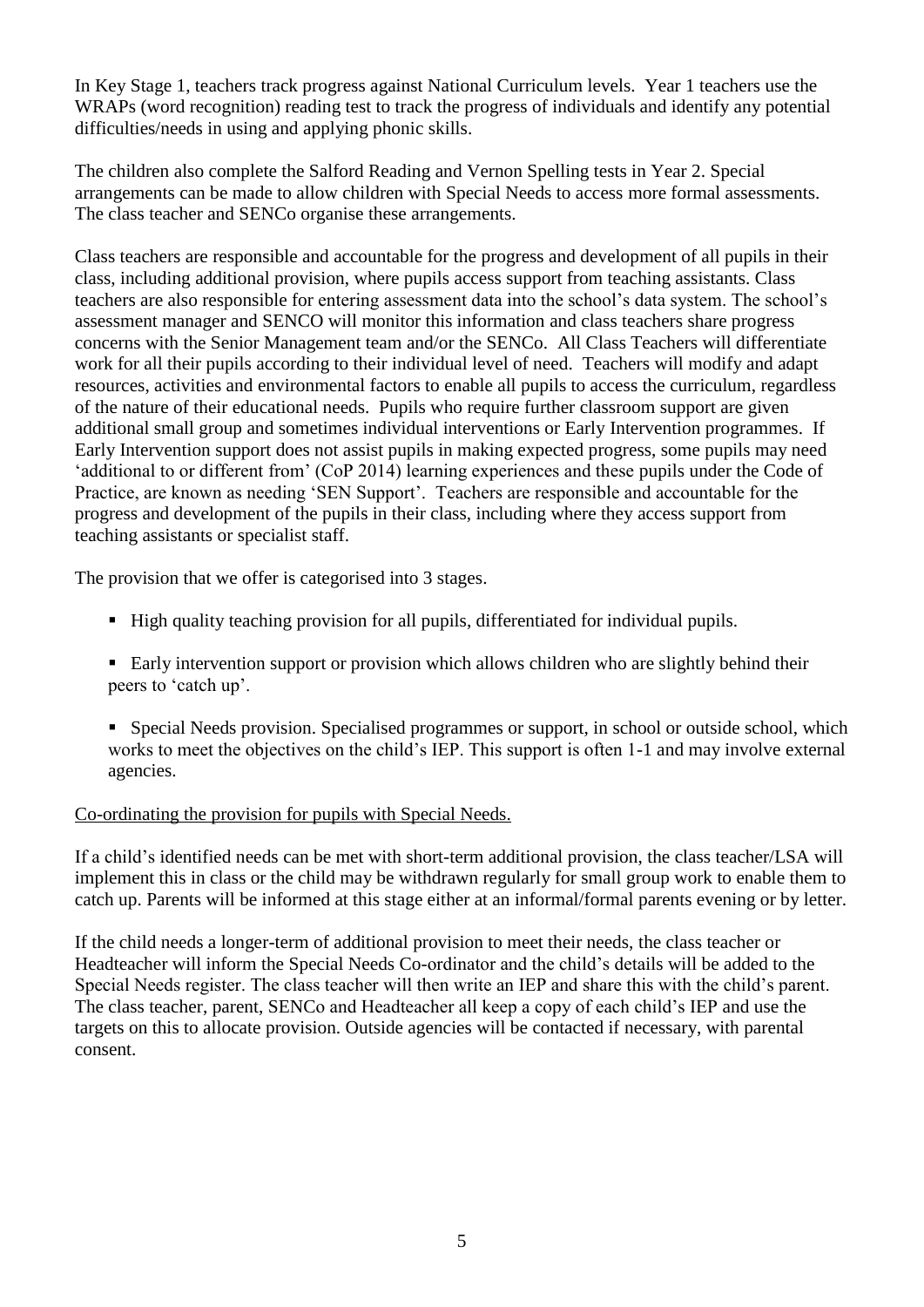# Managing Pupils Needs on the SEN Register

All pupils on the SEN register receive SEN support or have a specific Education and Health Care Plan where there needs have been assessed and recognised as more severe or complex and long-term needs. The progress and provision for children on the SEN Register is reviewed at least termly. Pupils may be added to or taken off the SEN Register at any stage throughout the school year, following assessments to establish progress and suitable provision. The school SENCo monitors IEPs termly to ensure that provision and targets are suitable, and that progress is being made. The Special Needs Register is then updated accordingly.

The SENCo also tracks the attainment of children on the Special Needs register and highlights any children who do not seem to be making progress, despite their current provision. If progress cannot be identified, at this stage the SENCo may carry out a classroom observation or converse with the class teacher/child to ascertain if any progress has been made. If progress is not being made the class teacher and SENCo may adapt the provision accordingly.

Pupils needing SEN Support will have an Individualised Education Plan (IEP), which targets the particular area where they require 'additional to or different from' support. Those pupils identified with additional special needs will receive support in one or more of the following ways:-

- 1. Teaching Assistant (TA) support
- 2. Differentiated work, modified timetable and environment
- 3. A specific intervention program (e.g. SIDNEY, Phono-Graphix, Catch up Literacy,  $1<sup>st</sup>$  Class at Number)
- 4. Ideas for home support activities

## **There is a core expectation that the Teacher holds the responsibility for evidencing progress according to the outcomes described in the plan.**

The level of provision needed is decided by using progress data and outcomes from ongoing assessments. The school recognises the many facets of support that are needed for each individual child and signposts parents to the Hampshire County Council's Local Offer. More information can be found on [http://www.hantslocaloffer.info](http://www.hantslocaloffer.info/) and in our own SEN Information Report, available on our website http://www.lymington-inf@hants.co.uk

If progress data and pupil observations indicate that the provision is not fully meeting the needs of the child, the school will modify the outcomes and take into account the expertise of other professionals. Parents and pupils are partners in this process. The SENCO and Headteacher, on advice of external services, are responsible for sourcing additional funding and support from the LA, as appropriate. If it is felt that it is appropriate to request for additional funding the school, with parents and external agency support, will commence the statutory assessment process to apply for an Education and Health Care Plan (EHCP).

# CRITERIA FOR EXITING SEN SUPPORT

When a child consistently meets the outcomes set on their IEP and is 'keeping up' not 'catching up' with age appropriate expectations they will then receive Early Intervention strategies and their progress will be monitored closely by the Class Teacher. Our SEN Information Report and SEN Provision fully detail all the interventions we use at every stage.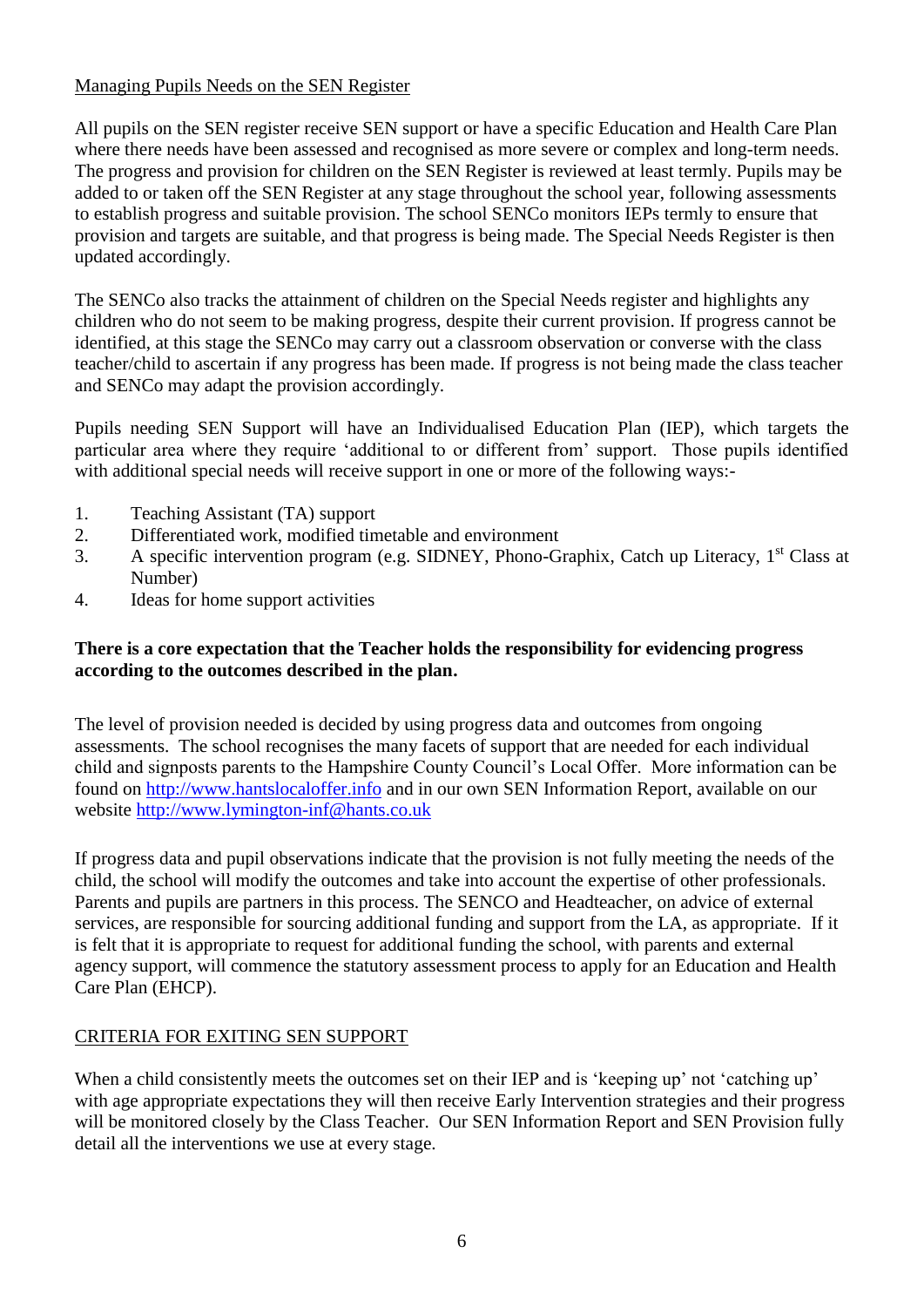## SUPPORTING PUPILS AND FAMILIES

The LA Local Offer can be found at [http://www.hantslocaloffer.info.](http://www.hantslocaloffer.info/) The school's SEN Information Report can be found at [http://www.lymington-inf.hants.sch.uk](http://www.lymington-inf.hants.sch.uk/) . These reports also detail links with other agencies to support families and pupils. Our admission arrangements can be found on the home page of our website, under Statutory Information.

To ensure children with SEND are able to access assessments the school follows DfE guidelines and the responsibility for monitoring this belongs with the Headteacher.

The transfer of children between settings is managed through a well-planned programme of visits for children and their parents, sharing of information between staff and formal IPA meetings, as appropriate. Children can have as many visits as they need to make transition a process, not an event.

#### SUPPORTING PUPILS AT SCHOOL WITH MEDICAL CONDITIONS

- The school recognises that pupils at school with medical conditions should be properly supported so that they have full access to education, including school trips and physical education. Some children with medical conditions may be disabled and where this is the case the school will comply with its duties under the Equality Act 2010.
- Some may also have special educational needs (SEN) and may have a statement, or Education, Health and Care (EHC) plan which brings together health and social care needs, as well as their special educational provision and the SEND Code of Practice (2014) is followed.
- The school has a policy in place to support pupils at school with medical conditions and this can be found on our website, in line with recent guidance published by DfE; www.sendgateway.org.uk.

## MONITORING AND EVALUATION OF SEND

The school has a full range of monitoring activities to ensure that each child continues to make age appropriate progress. These include pupil progress meetings between the Headteacher, Deputy Headteacher and Class Teacher, work scrutiny, lesson observations and detailed analysis of the achievement and progress of identified groups, including those with SEND.

The Headteacher regularly reports on children's progress to the Governing Body. The school has regular parent consultations when the progress of each child is discussed. Pupils are regularly interviewed to gauge their views. The school uses a full range of questionnaires and informal opportunities to gather the views of all its stakeholders.

All the evaluations we undertake feed into our School Improvement Plan to ensure that we continue to improve provision for all children.

## TRAINING AND RESOURCES

All mainstream schools are provided with resources to support those with additional needs, including pupils with SEN and Disabilities. Most of these resources are determined by a local funding formula. Schools have an amount identified within their overall budget, called the notional SEN budget. This is not a ring-fenced amount, and it is for the school to provide high quality appropriate support from the whole of its budget (*CoP 2014).*

As part of our normal budget planning, we determine how to use our resources to support the progress of pupils with SEN. The Inclusions Leader, Headteacher and Governing Body have a clear picture of the resources that are available to the school. We consider our strategic approach to meeting SEN in the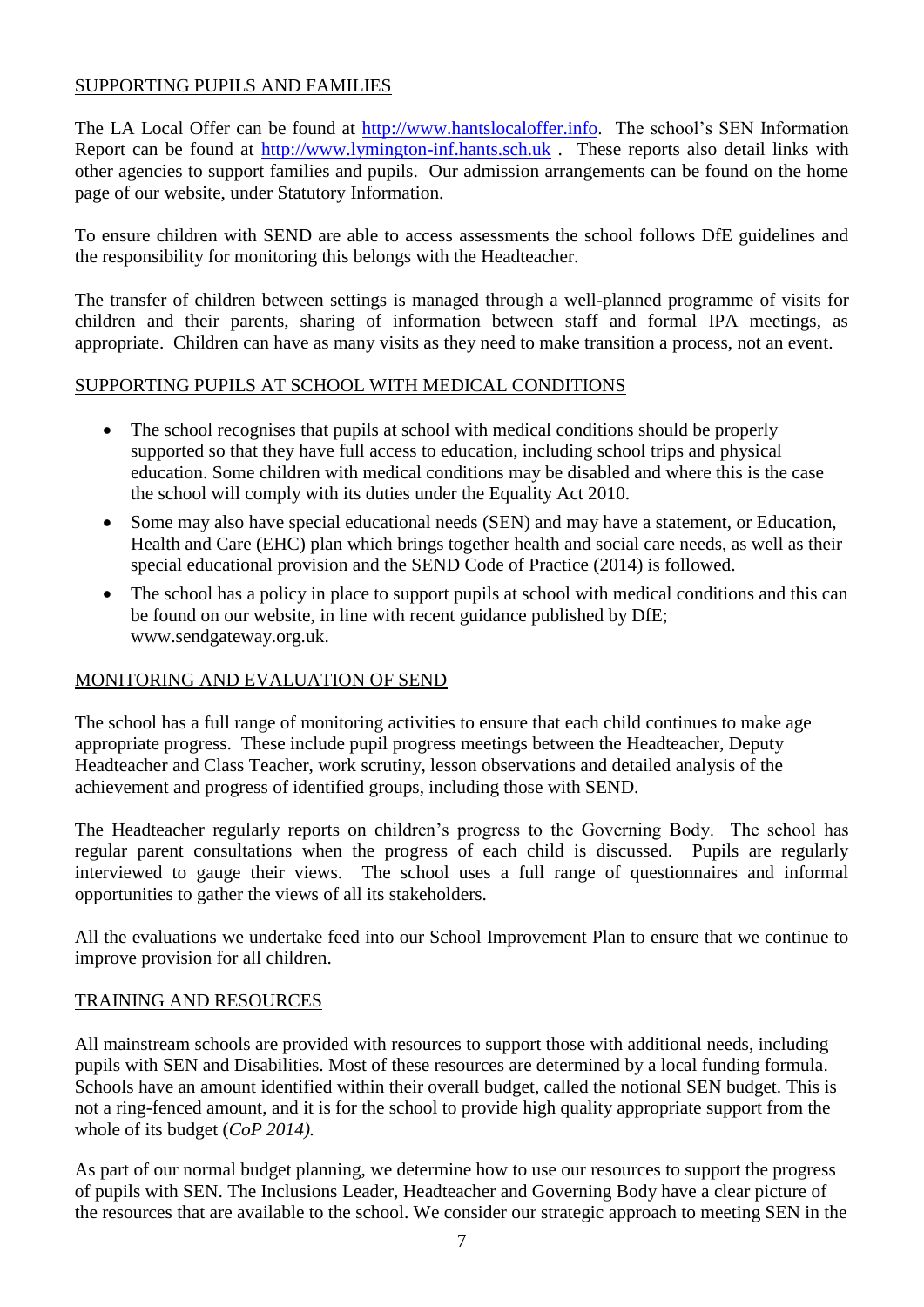context of the total resources available, including any resources targeted at particular groups, such as the pupil premium. *CoP 2014*

The SENCO and Senior Leadership Team meets regularly with staff to review provision and training needs. Staff are trained in:

Nurture Group provision Learning Intervention programmes, e.g. SIDNEY, Phonographix, First Class for Maths, Catch-up Literacy. ELSA (Emotional Literacy) Makaton (sign language) Speech and Language Therapy Dyslexia screening Language disorder screening

All staff have regular in-house training to keep them up to date with current practices and procedures. The SENCO attends the Local Authority's SENCo network meetings and Annual Conference in order to keep up to date with local and national updates.

## ROLES AND RESPONSIBILITIES

Provision for pupils with SEND is a responsibility of all the staff at Lymington Infant School. This includes the following roles:-

- SEN Governor with a responsibility to liaise with the SENCO and monitor participation and progress of pupil's with SEND.
- SEND Teaching Assistants all our Teaching Assistants are trained in implementing a range of intervention programmes. This aspect of their work is overseen by Penny Webb, the SENCO.
- Designated Teacher with Specific Safeguarding Responsibility is Penny Webb. However, all school staff have a responsibility to report any concerns in their absence.
- Designated Teacher for Looked After Children and Pupil Premium is Penny Webb.
- Member of staff responsible for meeting medical needs of pupils is Penny Webb.

## STORING AND MANAGING INFORMATION

The school details its approach to holding data in its Confidentiality Policy, Freedom of Information Policy, Privacy Notice and Data Protection Policy. All records are stored following DfE guidelines.

#### REVIEWING THE POLICY

This policy is review annually by the full Governing Body.

## ACCESSIBILITY (Single Equality)

The DDA (Disability Discrimination Act), as amended by the SEN and Disability Act 2001, placed a duty on all schools and LAs to plan to increase over time the accessibility of schools for disabled pupils and to implement their plans. The school has a Single Equality Action Plan, which outlines clearly its intentions for accessibility and disability action points. All our Single Equality policies can be found on our website.

The school is open plan and on one level, for children to access. As such, the school is fully accessible for wheel chairs. There are disabled changing and toilet facilities and a disabled parking bay.